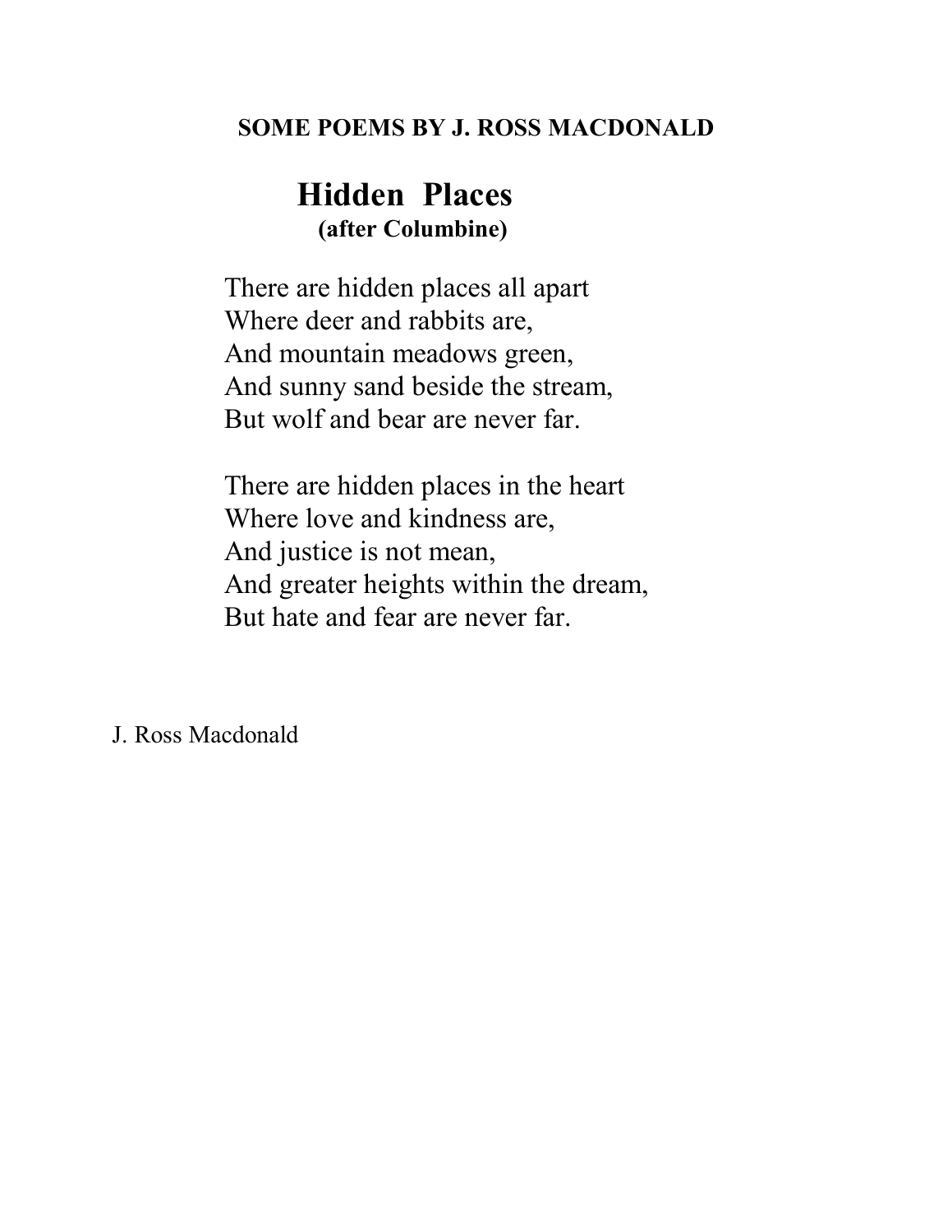#### **The Wheel**

At seaside, the earth grows old as still it must Where stone and shell are ground to sand and then to dust. Life is a beach: The grinding wheel Where blood and bone Wear down and reach their final round.

Death waits for all who feel  $-$ The stone that sings, the shell that curves Know naught of lust And changing, cannot die. For us, the blood goes cold and bones must rust, A time when wants grow few And wanting itself leaves bone and blood To earth and dust and rest. Or do I lie?

Published in Fall 2002 issue of the American Oxonian.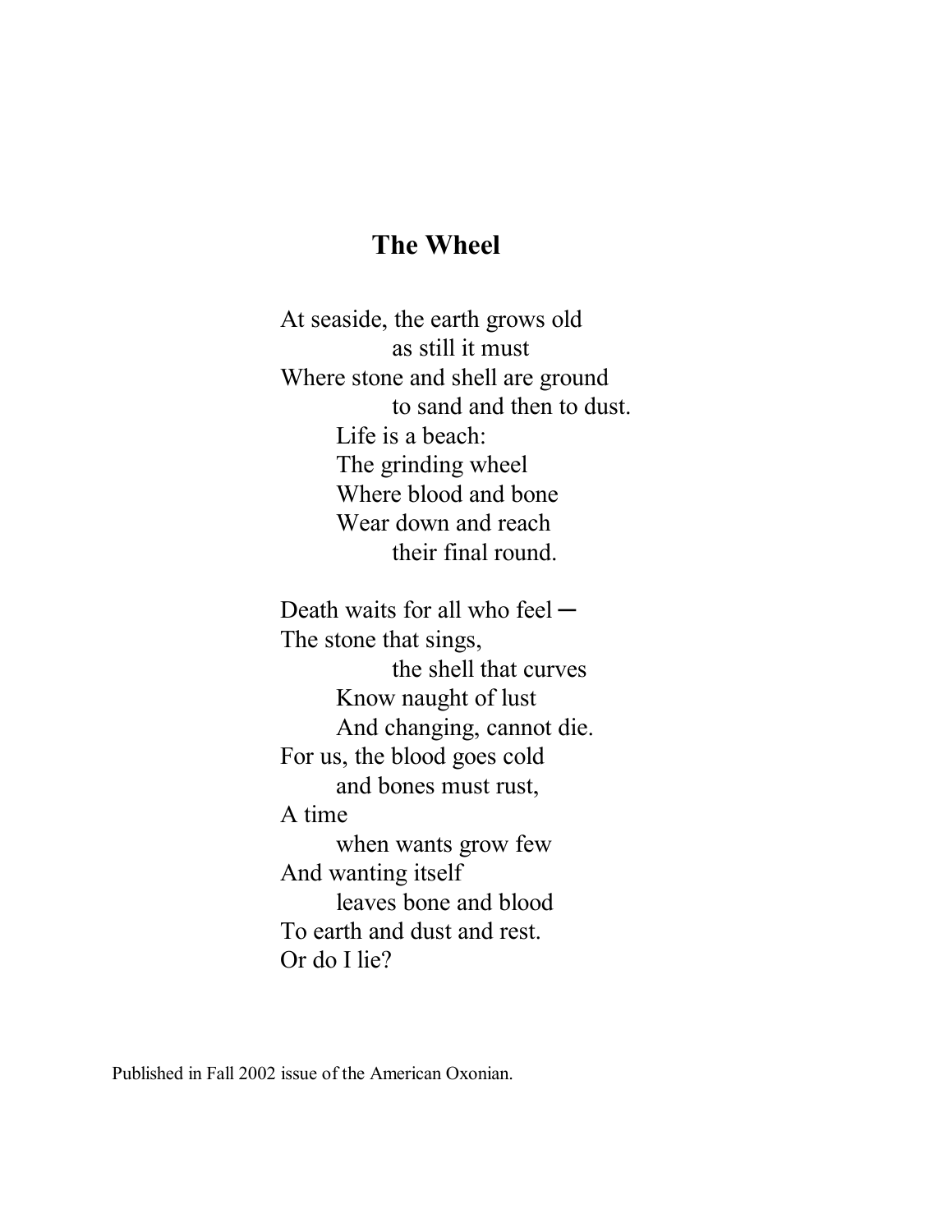# **Time's Gifts**

Life is too short for these: You. Butterflies and The green buds of spring, Speckled gannet's eggs, Spider webs, The ten thousand things  $-$ Life is too short for these.

Life is too short for these: Mozart. Wrinkled faces in the sun, Water drops on leaves after a summer's rain, Bacon smells, and the taste of peaches. Love. Life is too short for these.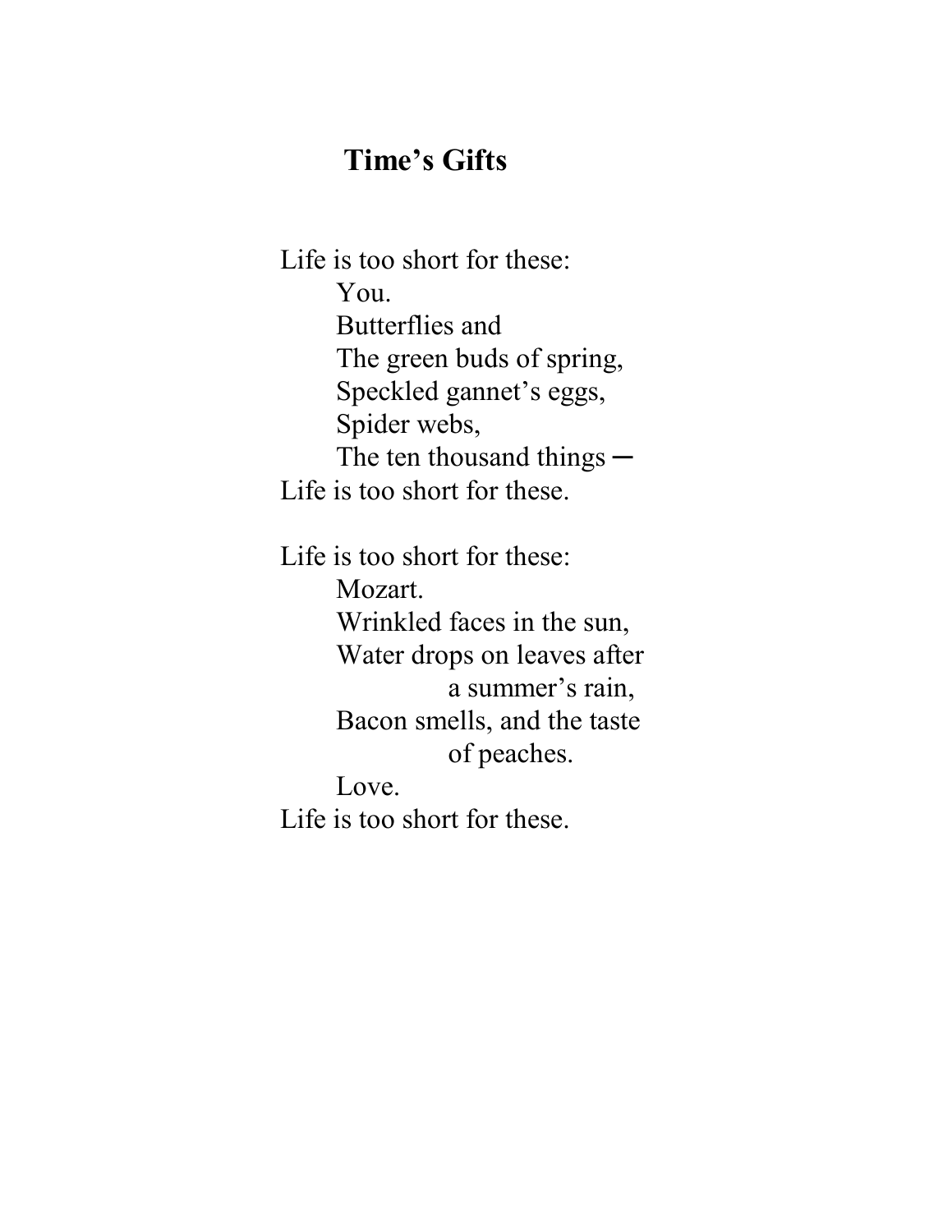## **Reality**

The clouds are insubstantial As dreams, you say, But clouds are made of water And dreams are currents In the brain.

Dreams aren't real, you say. Then take my pain.

 $\overline{\phantom{a}}$  , where  $\overline{\phantom{a}}$  , where  $\overline{\phantom{a}}$  , where  $\overline{\phantom{a}}$ 

## **King and Clown**

The sun shines down On king and clown, And cares not which Doth wear the crown.

And cares not who Is in the ditch. This is quite true, So why the frown?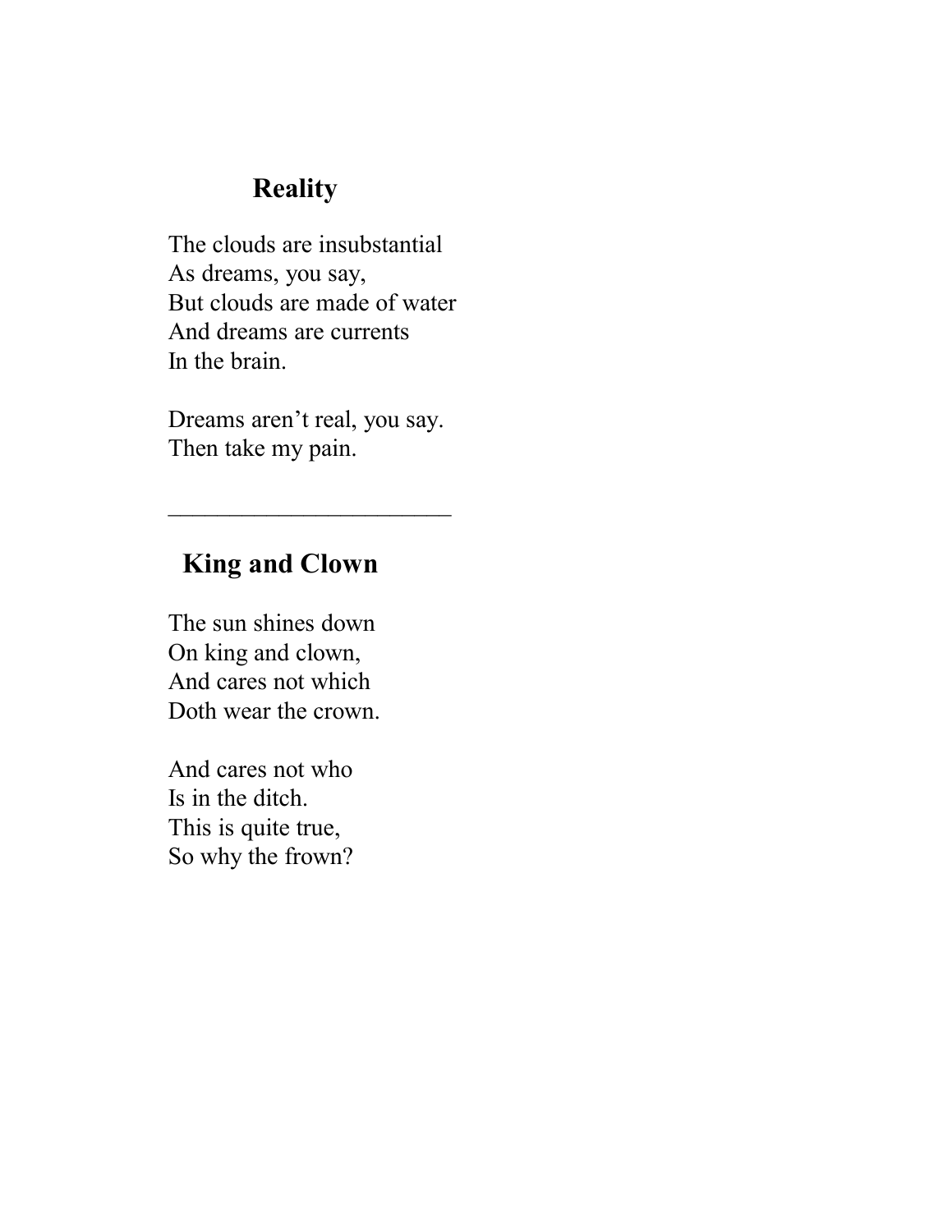## **Winter's Time**

#### I

Fall, white snow, You are not as cold as my heart When love has gone.

Fall on the earth, cover it over, Leave no part Untouched. Hide it from sight, layer by layer, As my heart is inlaid, By increments of pain.

Fall, snow. Cover the earth Cover my heart. Fall again.

#### II

I, who was young, Am now old. Such a little time with you, A bloom of days That sparkle in memory After the quieting frost.

Now that you are gone With no return, I must soon follow after With winter's kingdom come To my frozen heart.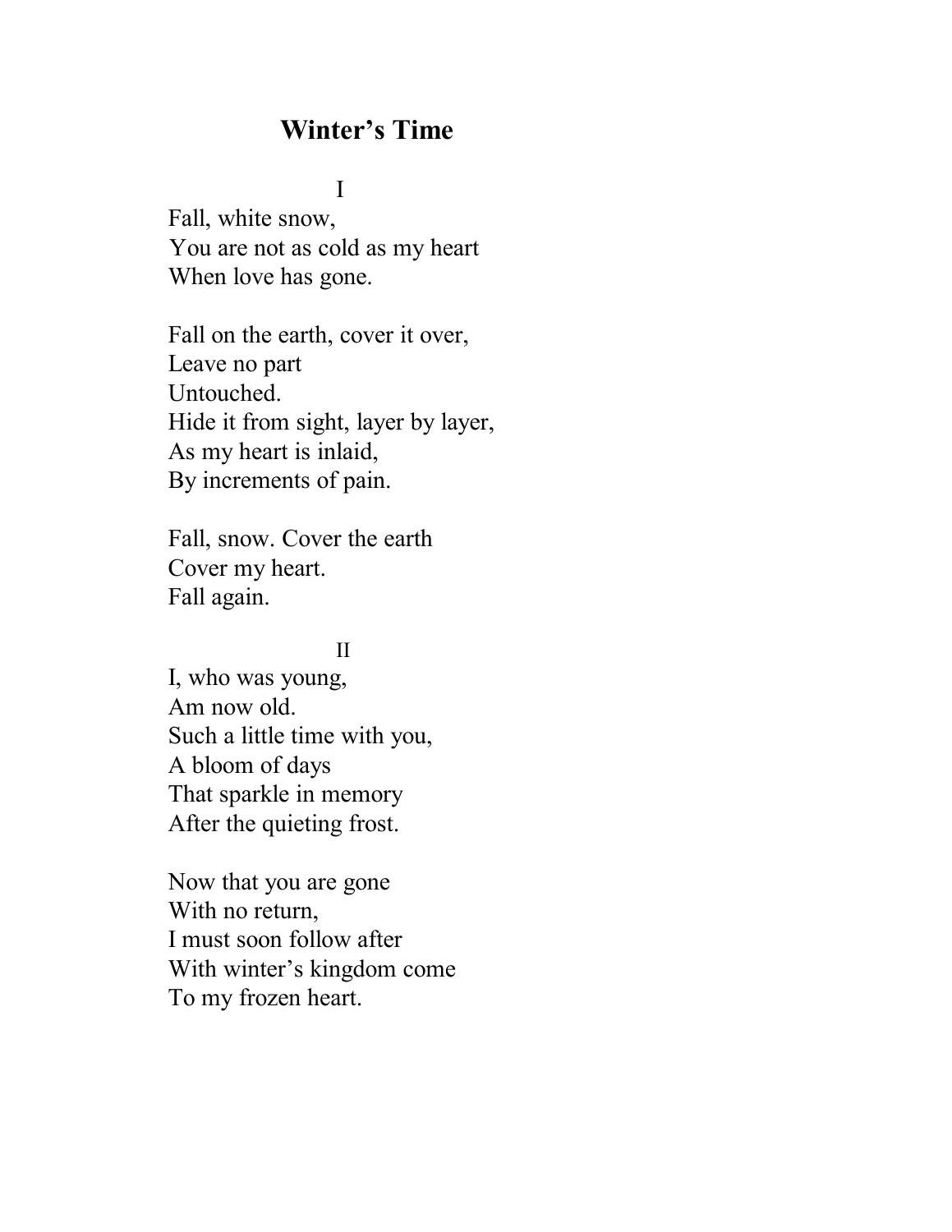#### **Separatus non est disputandum**

(After T. S. Eliot)

What have I thought of our separation? Say felt  $-$  thinking is dangerous in the dusk. Remembrance is better In this uncertain obscurity, this fragile silence.

Separation breeds images in the mind; Images of imagined reality  $-$ But surely no less real.

Remembrance of what might have been Is not less valid Than remembrance of what has been: All things exist Somewhere, sometime.

My thoughts of you More real, more true  $-$ Imagination coalesced With memory — A trove dredged up From hidden sea floors.

Absence breeds pictures Closer to desire, Changing, day by day, My awareness of your truth.

So can thought add to the reality Of remembrance. Or, perhaps, it may divide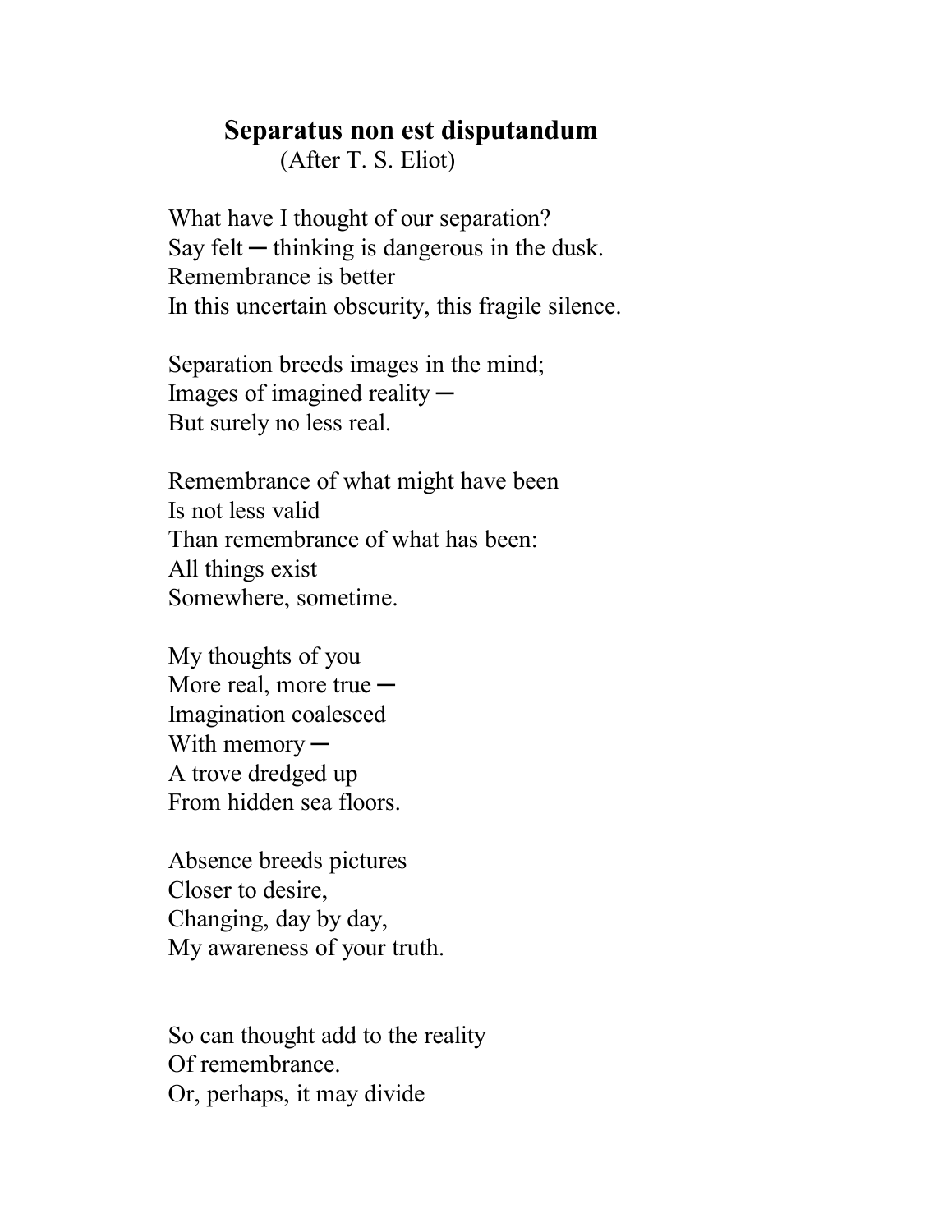My knowledge into a thousand Sparkling pieces, Which so diffuse the light of truth That you are lost in lovely multiplicity.

Published in Fall 2002 issue of the American Oxonian.

#### **Futility**

A fly preens itself upon the wall; A man lies flattened on the ground. Both believe themselves the all in all. A fly preens itself upon the wall.

The fly is not afraid to fall The man trembles at the cannon's sound. A fly preens itself upon the wall. A man lies flattened on the ground.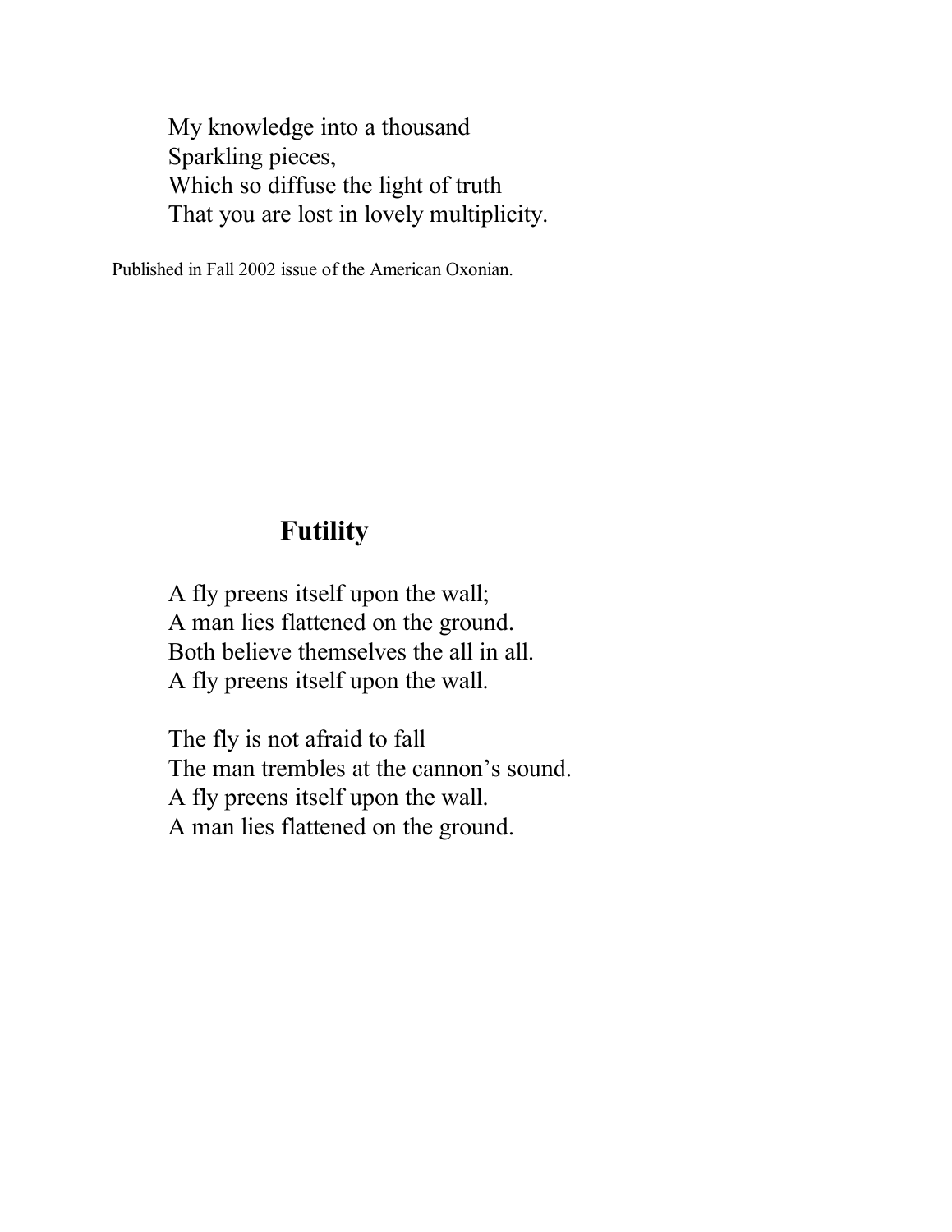#### **Doors**

I like doors that hang evenly on their hinges, As apt for opening as for closing, Desiring one no more than the other.

There is a time for contemplation, World shut out, And a time for action, World let in.

Process and permanence: Truth behind the closed door; Truth outside the open. What matters which? I like doors which swing evenly on their hinges.

#### **Solitude**

Solitude distills truth slowly, As moss enfolding stone. And laughter, passing with the wind, Is more true because it holds An element of pain.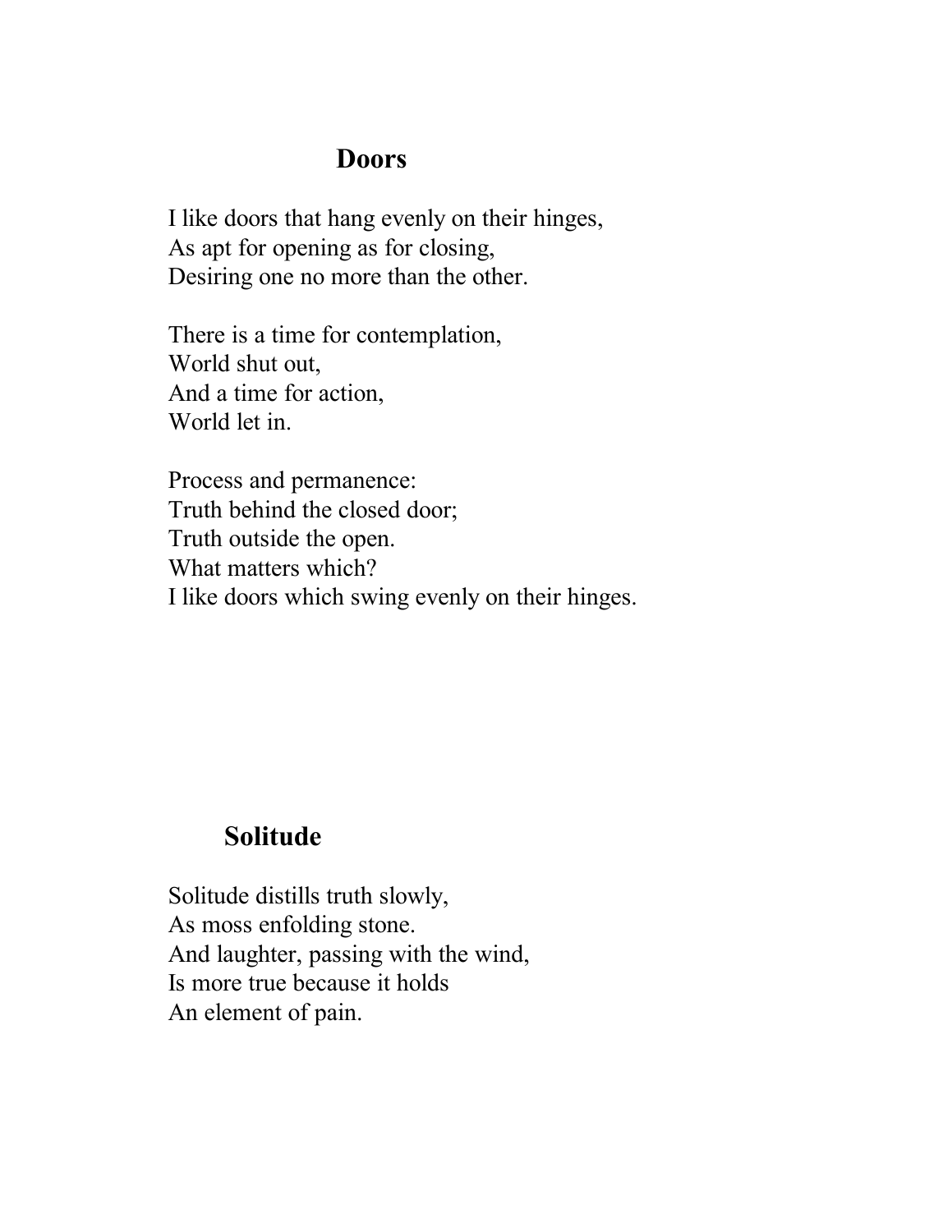## **Life**

When out creeps slowly grim despair From depths immeasurable to man, Then stop, think, take heed, 'Tis but another dream within a dream, And so has been since time began.

To those who will to best the lion in its lair I speak. Oh cautious ones, and passive too, In life all you ever need is a gentle sleep  $-$ And the lotus leaf. I am not concerned with you. Like vegetables you slowly grow  $-$  then go. All others, this alone should know: Motion is the center  $-$  all is fair If you but find that I am there.

My message done, now I go. Yet seek me in the hills; I will be there. Seek me in the sunset; I shall greet you. Gaze in the cool depths of water; I gaze back. Seek me not inside. Mirror never was, itself could see.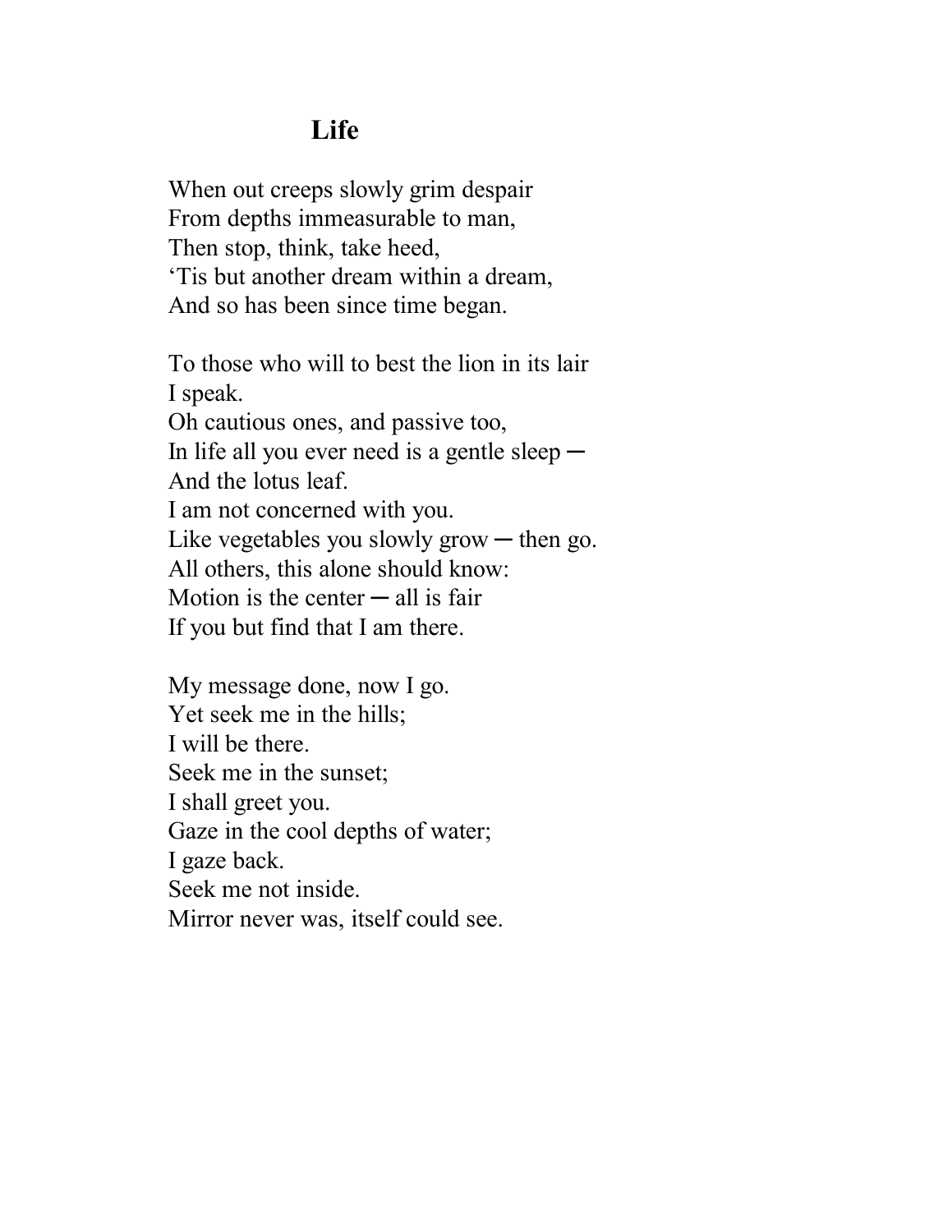### **My desire: An Archaic Melody**

Whence come thou, O sweet flower of my oblivion, Save from the soft night we in the beginning leave And at the end find anew?

Infinite circle of my delight, A music of flames, a compound of fire Has ringed me around, bounded my heart. With what subtle filaments you weave The cloth of love, the work of art.

Night's imaginings enfold me, Cover my head, steal my sight. Your soft curve followed to an infinite horizon Has blinded my eyes, broken the lyre  $-$ Black pools of midnight know my desire.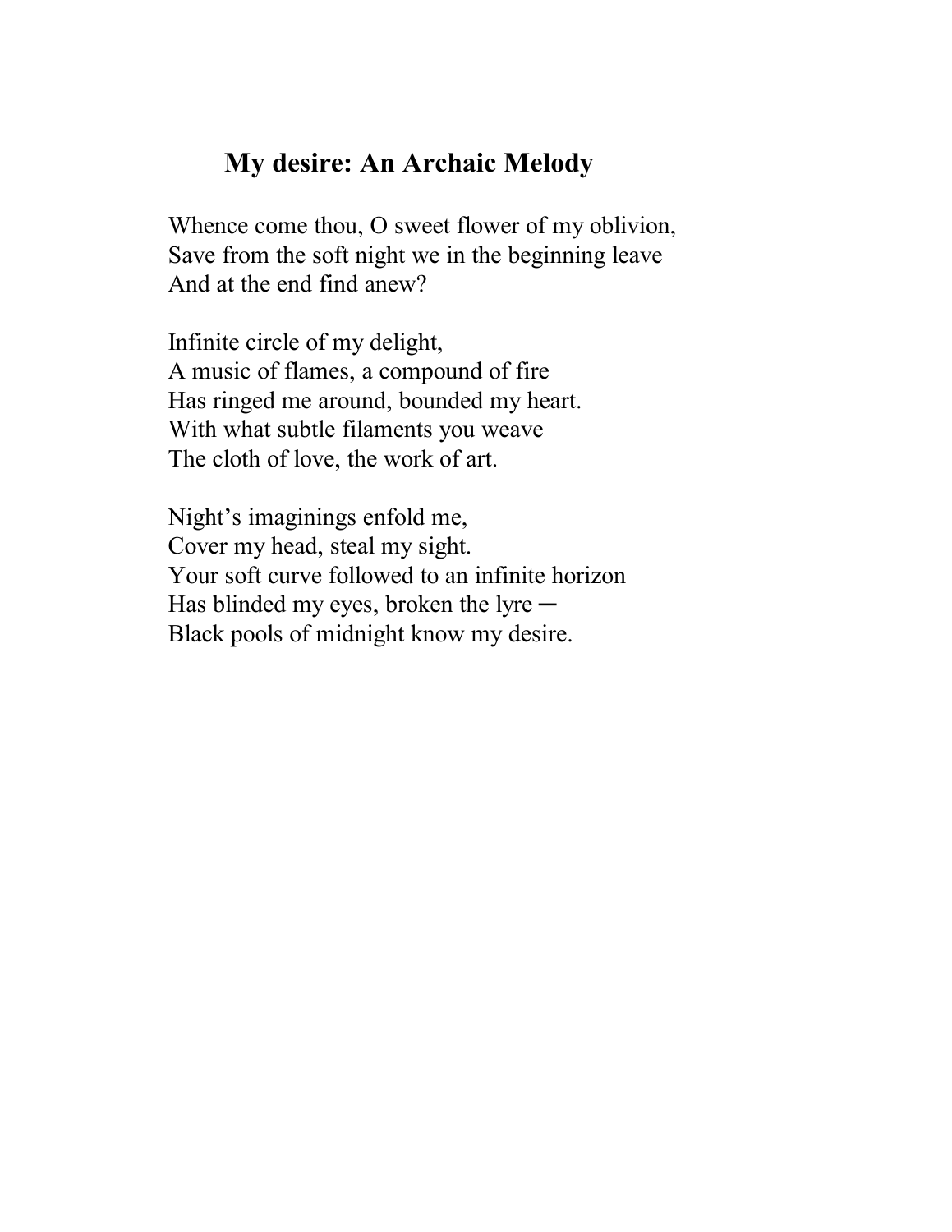### **Passion's end**

The minor dithyrambs beat through my brain A sluggish moon, half at wane Appears, and soon, too soon, there will be Some dancing lights far away upon the sea.

The predilections of the pornographers Hem me in  $-$  There is no god save Moloch. The maw of the forest beckons. Why not?  $-$  You will not come.

The light from off the sea is fierce Dripping on my head like silver blood, Yet not blood for it is cold.  $\text{Cold}-\text{like}$  the tears of my mind.

Oh forest, where are you? Oh sea, how deep? Soon the dithyrambs shall die  $-$ Night and the moon now sleep, Escaping my questing and the question  $-\text{why?}$ 

Ever through me sounds the call: Half hidden, out of sight. Now felt, now heard. Impelling, urging, entreating. The goal of desire is here. As people to the church,  $I$  go  $-$  ubiquitous glory of joy.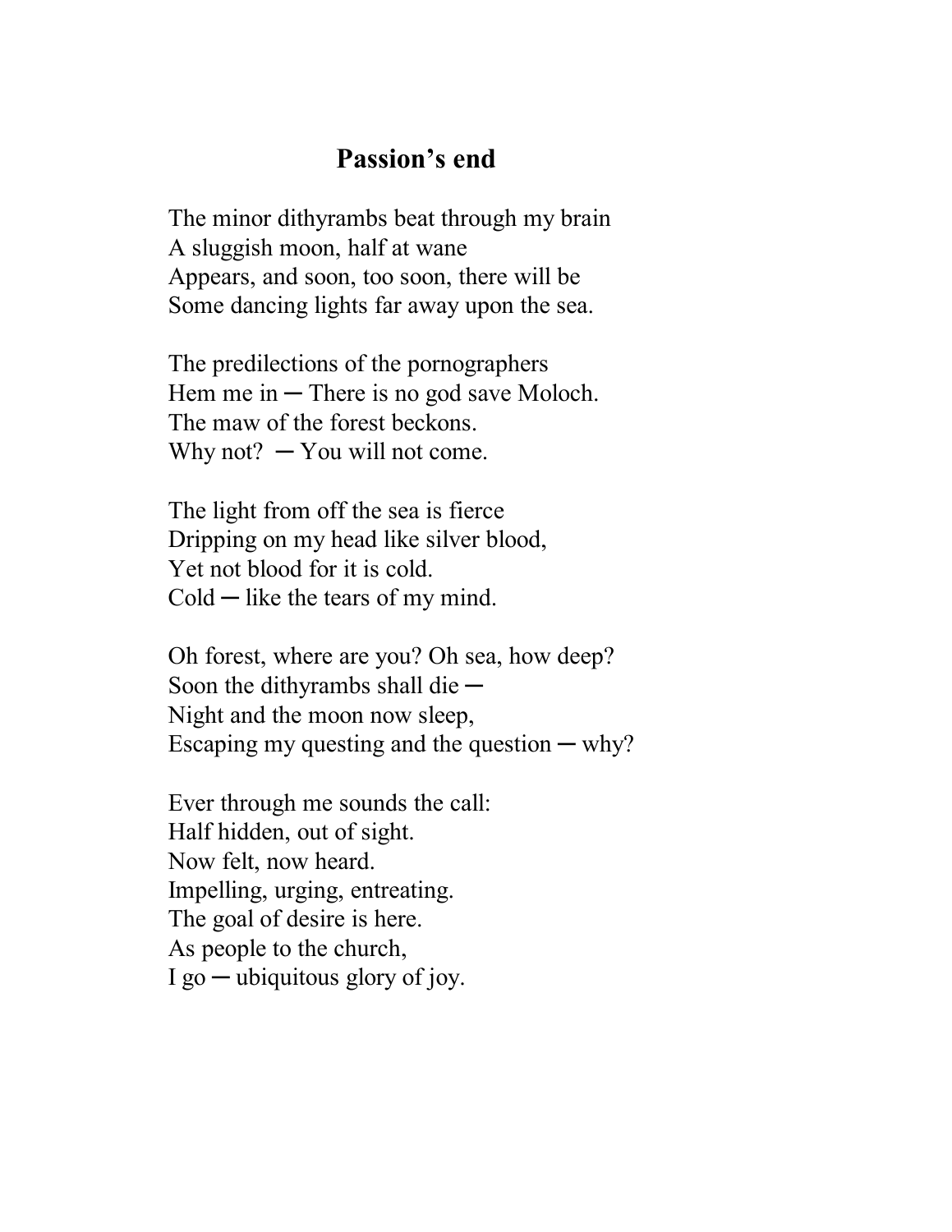# **Questions**

Where would we be Without a chinquapin tree? Where would we be Without the wide open sea?

Where would we be Without a dear mother? Where would we be Without each other?

Without you and me, Where would we be, Where would we be?

Ross Macdonald, 6/99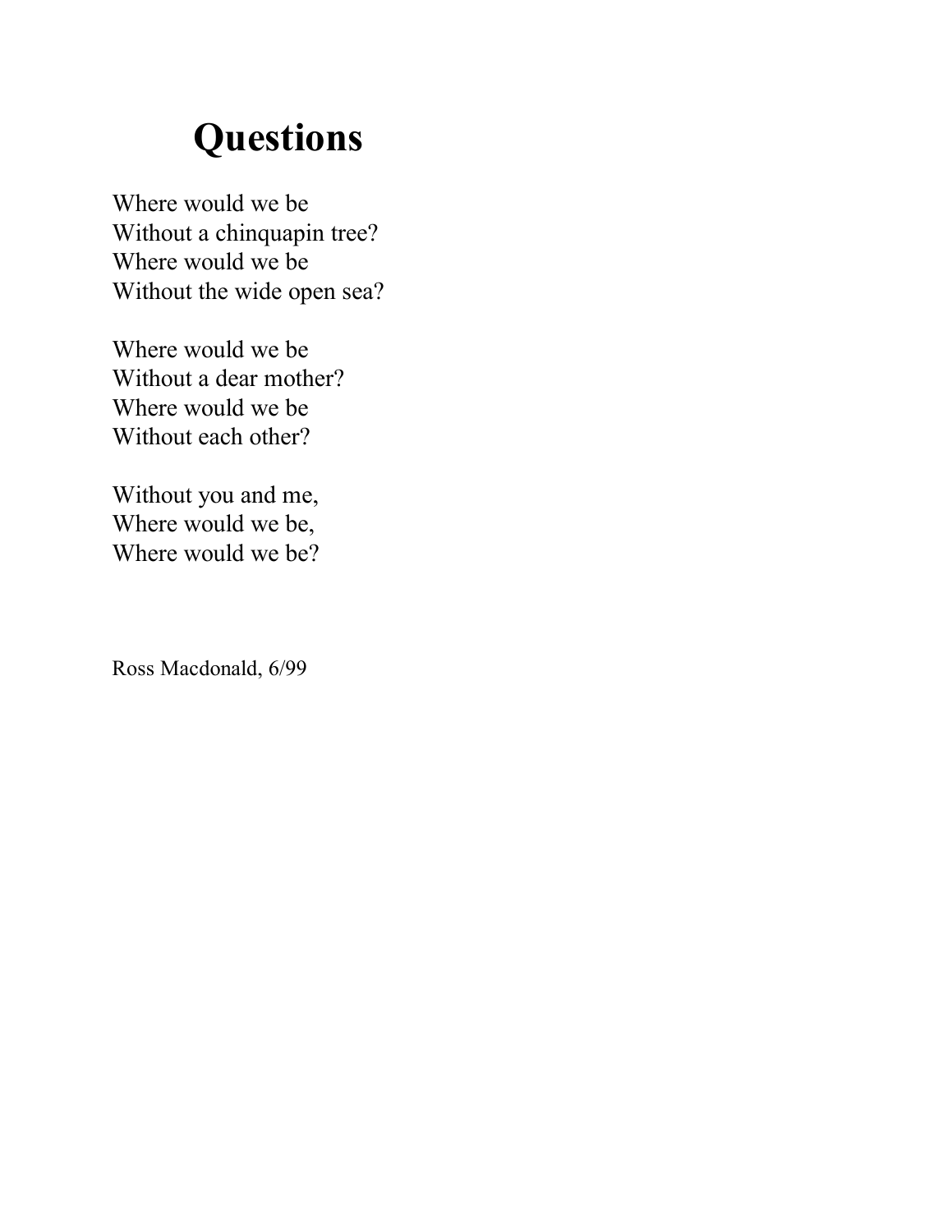# **On making free verse (in the dog days)**

First, write a little essay On a subject of your choosing, And decide if it's going to be Sad or just amusing.

Since any subject will do, why not: "What my dog did today." If you want it to be sublime, Don't make it rhyme; That takes much too much time, And omit any assonance (You certainly mustn't talk so dirty!)

Don't worry about structure: Just capitalize each new line, And certainly don't make it scan Or it will be an also-ran. All this will make it really really fine.

But just what did my dog do today? (Happy:) My dog licked me once and played all day (Sad:) My dog licked me twice and passed away. That's what my dog did today.

Ross Macdonald 8/99